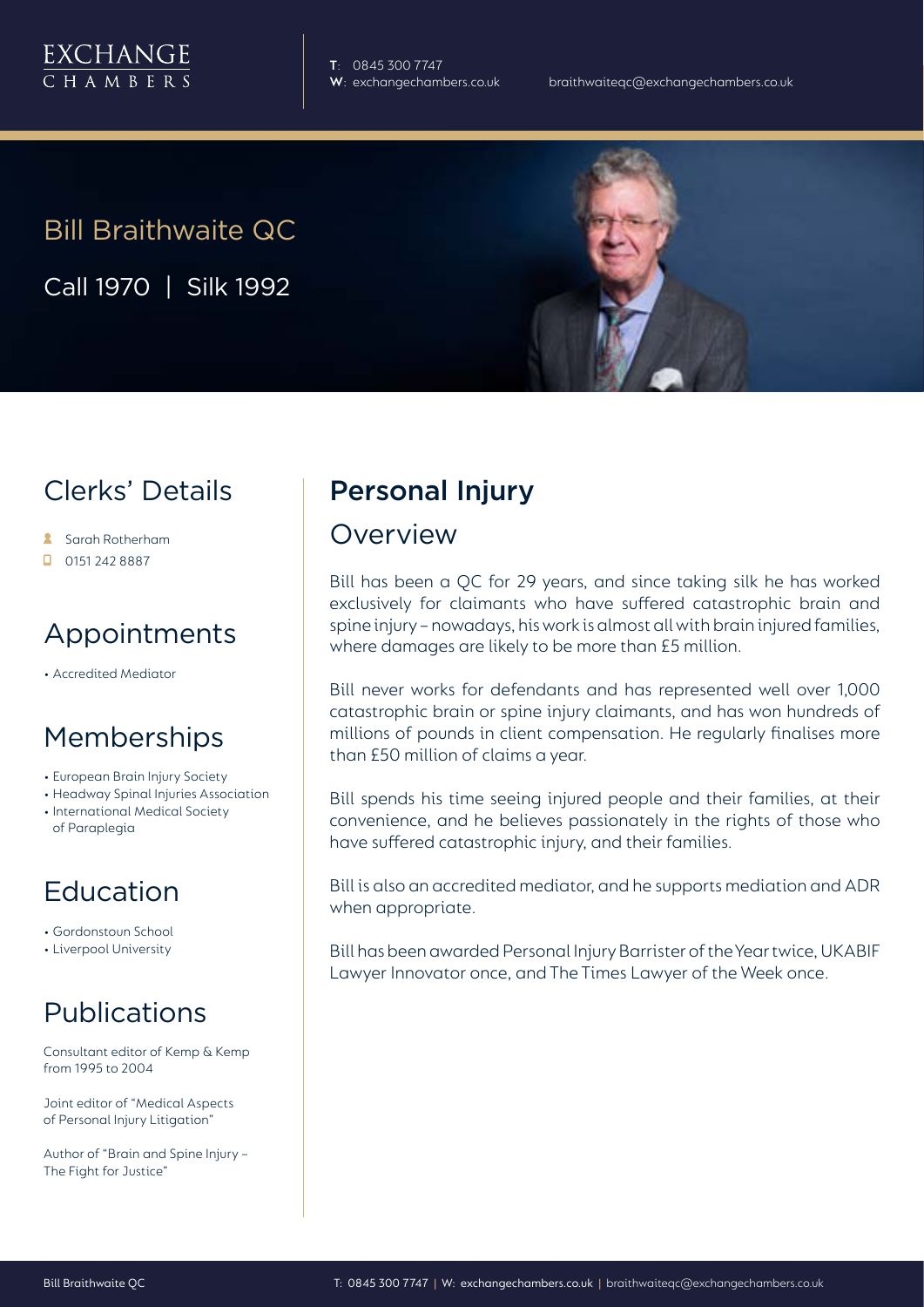

#### Recommendations

#### **Chambers & Partners**

"An outstanding barrister - he has a wealth of knowledge in clinical negligence and other personal injury cases and a razor-sharp mind. He is also an excellent advocate with good negotiating skills." "Bold and meticulous in his approach to cases."

"He is empathetic, has a sharp brain and is an amazing advocate."

"He's an outstanding barrister who offers a unique combination of expertise, a really sharp mind and a passion for justice."

"Bill Braithwaite QC is an outstanding counsel – I don't think I've worked with someone who has better intelligence than him. Second to none." "Very good client skills."

"He has formidable knowledge of catastrophic injury claims, particularly brain injuries, and has a very good way with clients. He explains very complex subjects to them and is always willing to go above and beyond." "He has a huge amount of experience and very good client care skills, understanding very quickly what is involved."

"He's clearly a fighter - he pushes the boundaries for his clients." "He is an extremely approachable silk and human being, and he's very intelligent and very bright."

"Bill is an immensely experienced barrister who has the ability to put clients at ease whilst simultaneously being a fierce advocate for them." "A QC of formidable experience and expertise."

"He very much looks outside the box and takes a wider view of the case, always doing what's best for the client."

"He predominantly specialises in brain injury, so from his knowledge and experience we're happy to instruct him with very vulnerable clients." "In conference, if the client has any questions, he is just a constant reassurance to them."

"He is probably the most outstanding personal injury claimant silk I have worked with. He is a bright and excellent advocate; a great fighter for the victims of traumatic injury."

"He is a formidable lawyer. He can always provide a solution and a way forward."

"He lives up to his reputation as one of the leading catastrophic injury lawyers in the country."

"Widely regarded as a leader in the field of catastrophic injury nationally. His practice is devoted solely to catastrophic brain and spinal injury claimant work, and he is recognised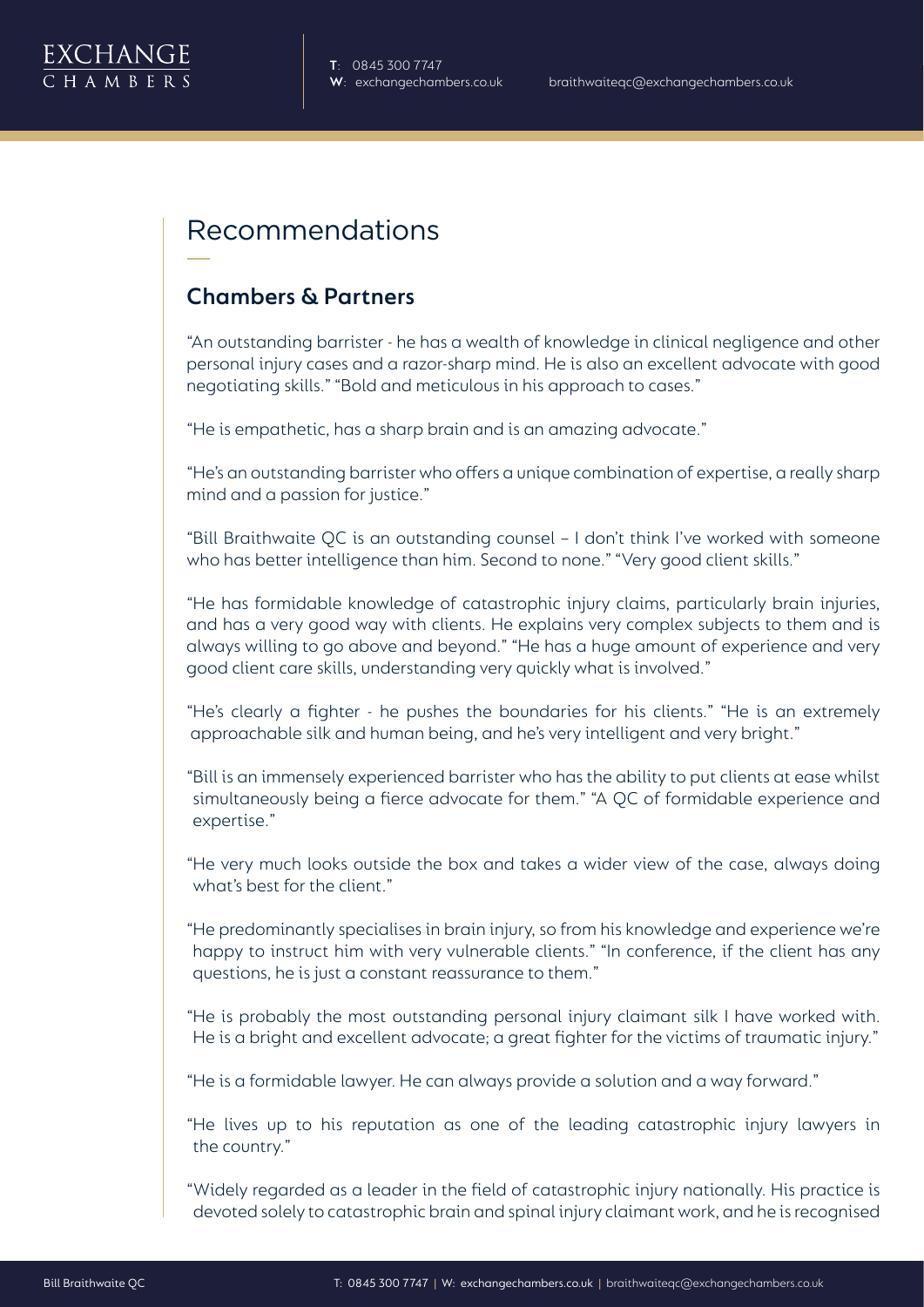for his excellent communication skills. He combines forensic analysis with a very gentle and caring way with the clients - very approachable from that perspective."

"He will fight and succeed on cases where other barristers will shy away."

#### **The Legal 500**

"Bill is a fearless litigator who leaves no detail unconsidered. At the heart of it all is his obvious desire to achieve the best outcomes for people who have suffered catastrophic injuries."

"Bill is definitely a leader in his field. His knowledge is second to none and clients always have confidence in his abilities to secure a successful outcome. Excellent advice and ability to resolve problems in cases. Genuinely cares and fights cases for claimants."

"Bill is highly intelligent, hugely experienced and incredibly skilled as a negotiator. He has a razor sharp mind and those who have been fortunate enough to see him in court will know him as a a formidable advocate. He is a must have Silk for any solicitor who deals with complex high value clinical negligence work."

"A leading brain and spine injury barrister."

"He has immense knowledge of brain and spinal cord injury matters."

"Serene and charming, and his presence adds considerable weight to a case."

"An honest, genuine and creative practitioner, who always secures the best outcome."

"His cross-examination skills are second to none."

"Particular expertise where claimants have mental capacity issues."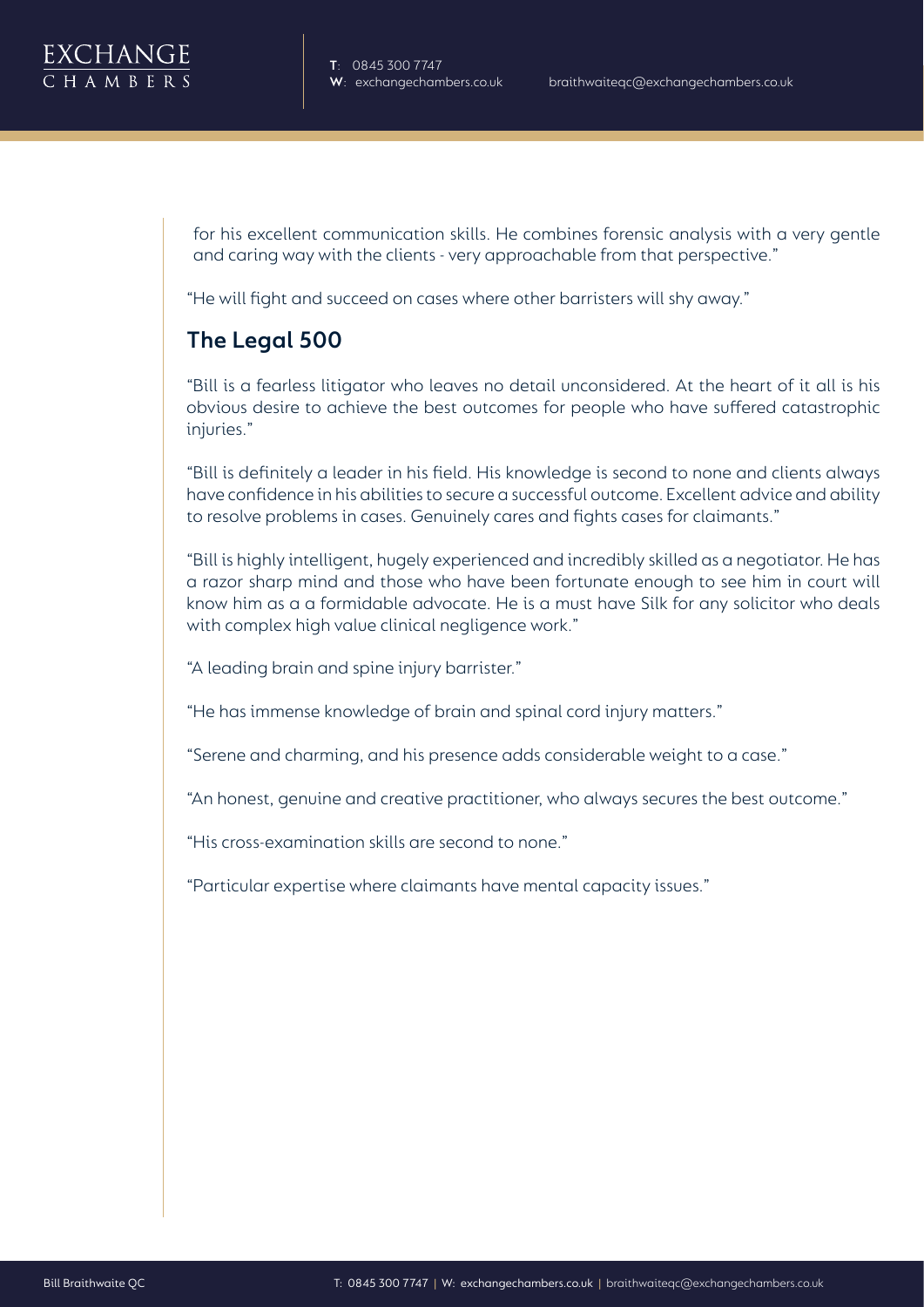#### Cases

*SP* – Liability issue involving pedestrian running into road

*H* – Difficult liability issue – defence raised that defendant had unforeseen and unforeseeable heart attack, causing him to lose control of his car and injure the claimant

#### **BRAIN**

*S* – Severe brain injury – allegedly, when in utero, and mother involved in car crash – ongoing

*BO* – Difficult seat belt issue – extremely severe brain injury

*M* – Child running into road – very severe brain injury – ongoing

*GP* – Male aged 25 – catastrophic brain injury – settlement for £11 million at full value

*PV* – Baby assaulted aged 4 months – severe brain damage – CICA award settled at £3 million

*JS* – Three year old boy knocked down by a car – severe brain damage - £4.2 million

#### SPINE

*CS* – male aged 21 – C8 sensory and T1 motor complete paraplegic – settled for £3million lump sum

*MH* – male aged 45 – C8 Asia C tetraplegic – settled for lump sum of £2.9 million

*JM* – male aged 20 – settled in 2011 for £2.2million with periodical payments

#### CLINICAL NEGLIGENCE

*NC* – Unlicensed use of Misoprostal for stillbirth delivery leading to catastrophic brain injury

*XY* – Cerebral palsy caused by medical negligence – settled for £5.2 million

*OM* – Negligent diagnosis of acute abdominal condition – settlement of £3.4 million

See his web site for fuller details – [www.billbraithwaite.co.uk](http://www.billbraithwaite.co.uk)